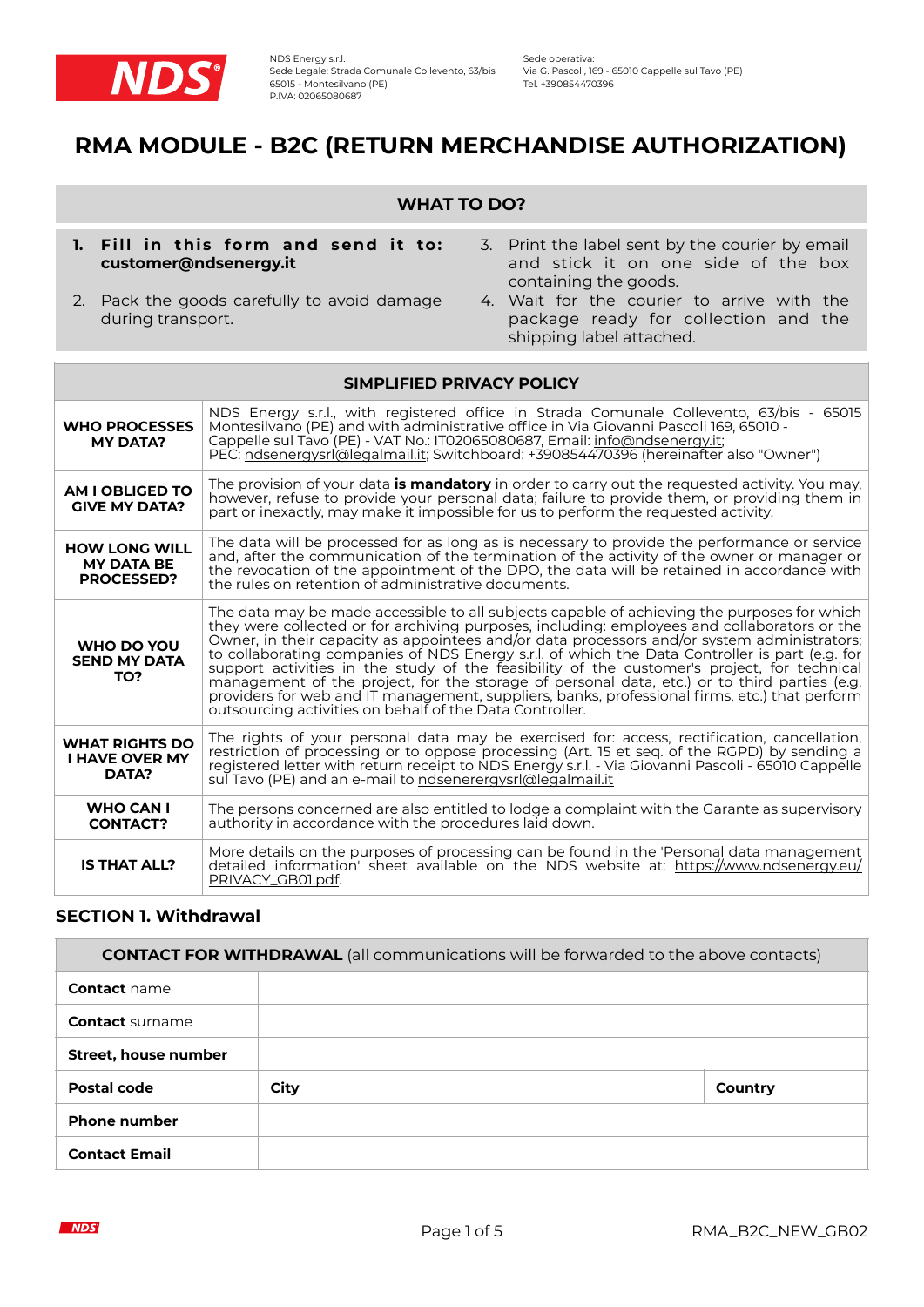# **SECTION 2. Billing data**

| <b>TAX Number</b>                         |  |
|-------------------------------------------|--|
| <b>Company EU VAT Number (if present)</b> |  |
| Italian unique number SDI (if present)    |  |
| Italian Pec email (if present)            |  |

# **CHECK WHICH INFORMATION WE SHOULD USE FOR BILLING**

**Those of Retreat**

**Those listed below**

| BILLING DETAILS (IF DIFFERENT FROM THE WITHDRAWALS) |  |  |  |
|-----------------------------------------------------|--|--|--|
| <b>Company name</b>                                 |  |  |  |
| <b>Address</b>                                      |  |  |  |
| <b>Postal Code</b>                                  |  |  |  |
| City                                                |  |  |  |

# **SECTION 3. Shipment**

| SHIPPING ADDRESS (IF DIFFERENT FROM WITHDRAWAL)? |      |  |  |  |
|--------------------------------------------------|------|--|--|--|
| <b>Contact</b> Name and Surname                  |      |  |  |  |
| Street, house number                             |      |  |  |  |
| Postal code                                      | City |  |  |  |

| <b>SHIPPING COSTS</b>                                            |                                                                                                                                            |  |
|------------------------------------------------------------------|--------------------------------------------------------------------------------------------------------------------------------------------|--|
| Please check the box corresponding to the chosen handling method |                                                                                                                                            |  |
|                                                                  | <b>Products under warranty</b> - Shipping covered by NDS                                                                                   |  |
|                                                                  | <b>Products out of warranty</b> - Shipping paid by the customer. The costs will be charged on the invoice when<br>the product is returned. |  |

# **SECTION 4. Products sent for repair**

| <b>COMPILE A LIST OF THE PRODUCTS SENT USING THE TABLE BELOW</b><br>For each product shipped, please also add a short description of the detected problems |                      |                         |  |  |  |
|------------------------------------------------------------------------------------------------------------------------------------------------------------|----------------------|-------------------------|--|--|--|
| Model number                                                                                                                                               | <b>Serial Number</b> | <b>Anomaly detected</b> |  |  |  |
|                                                                                                                                                            |                      |                         |  |  |  |
|                                                                                                                                                            |                      |                         |  |  |  |
|                                                                                                                                                            |                      |                         |  |  |  |
|                                                                                                                                                            |                      |                         |  |  |  |
|                                                                                                                                                            |                      |                         |  |  |  |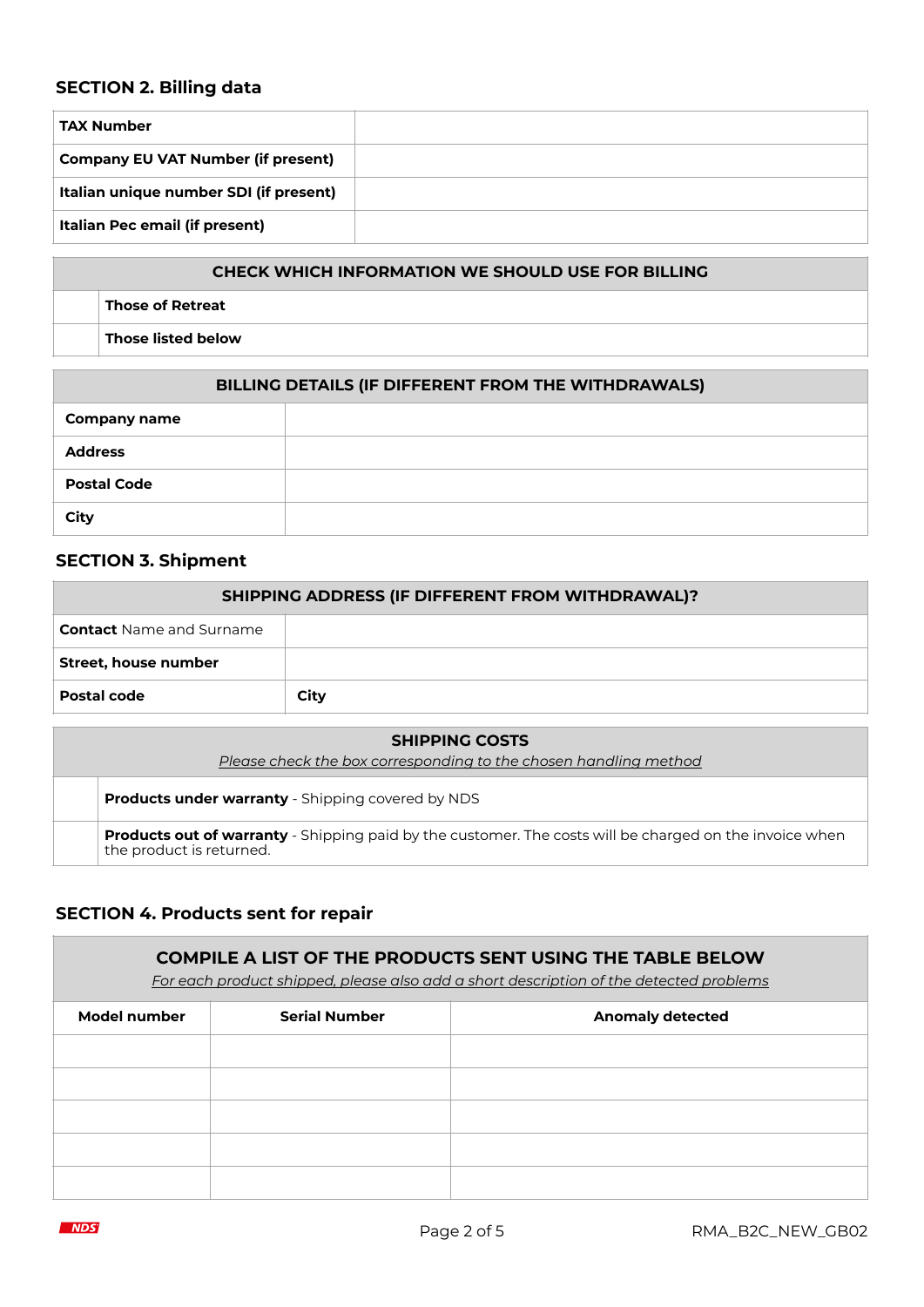# **PERSONAL DATA MANAGEMENT DETAILED INFORMATION**

Information will be provided regarding the use by the undersigned company of the personal data you have provided. Pursuant to Regulation (EU) 2016/679 "General Data Protection Regulation" (GDPR) and italian national legislation art. 13 D.Lgs. 30.6,2003 n. 196 "Codice Privacy"

## **1. Data controller**

NDS Energy s.r.l., with registered office in Strada Comunale Collevento, 63/bis - 65015 Montesilvano (PE) and with administrative office in Via Giovanni Pascoli 66/98, 65010 - Cappelle sul Tavo (PE) - VAT No.: IT02065080687, Email: [info@ndsenergy.it;](mailto:info@ndsenergy.it) PEC: [ndsenergysrl@legalmail.it](mailto:ndsenergysrl@legalmail.it); Switchboard: +390854470396 (hereinafter also "Owner")

## **2. Processing Object**

Identification and tax data you provide: first name, surname or company name, domicile, birth, TAX code, VAT number, email, telephone number, bank details - hereinafter, "personal data" or also "data". Excluded from this processing are all categories of sensitive data pursuant to Art. 9 par.1 Reg. (EU) 2016/679.

## **3. Processing purpose**

Your personal data are processed as follows:

- A) **Without your express consent (art. 24 lett. a), b), c) Codice Privacy and art. 6 lett. b), e) GDPR), in order to provide the requested service:** to conclude contracts for the Controller's services, invoicing, shipping and logistics, internal management of processing, fulfilment of pre-contractual, contractual and fiscal obligations arising from existing relations with you; to fulfil the obligations provided for by law, by a regulation, by Community legislation or by an order of the Authority (such as anti-money laundering); to exercise the rights of the Controller, such as the right to defence in court;
- B) **Only with your specific and distinct consent (art. 23 and 130 Codice Privacy and art. 7 GDPR), for the following Marketing Purposes:** to send you via e-mail, post and/or sms and/or telephone contacts, newsletters, commercial communications and/or advertising material on products or services offered by the Owner and detection of the degree of satisfaction on the quality of services; to send you via e-mail, post and/ or sms and/or telephone contacts commercial and/or promotional communications of third parties (for example, business partners, other companies of the Group). If you are already our customer, we may send you commercial communications relating to the Controller's services and products similar to those you have already used, unless you object (art. 130 c. 4 Codice Privacy).

## **4. Processing methods**

The methods are prescribed by art. 4 Codice Privacy and art. 4 n. 2) GDPR, namely: collection, recording, organization, storage, consultation, processing, modification, selection, extraction, comparison, use, interconnection, blocking, communication, cancellation and destruction of data.

The processing will be carried out using manual and/or telematic, computerised and/or automated tools with organisational and processing logics that are strictly related to the purposes and in any case in such a way as to guarantee the security, integrity and confidentiality of the data in compliance with the organisational, physical and logical measures provided for by the provisions in force.

In particular, the following security measures have been adopted: measures to deal with the risks of destruction, loss, modification, access, unauthorised disclosure, Authentication and authorisation systems, IT protection systems (antivirus, firewall, access restrictions), Physical protection systems: video surveillance and anti-intrusion systems (locks, restricted access areas, alarms).

Personal data will be kept for the time necessary to fulfil the purposes for which they were collected and in any case for no longer than 10 years from the termination of the relationship for Service Purposes and for no longer than 4 years from the termination of the relationship for Marketing Purposes.

## **5. Access to data**

A) and 3.B) to all subjects capable of achieving the purposes for which they were collected or for archiving purposes, including: employees and collaborators or the Data Controller, in their capacity as persons in charge and/or data processors and/or system administrators; collaborating companies of NDS Energy s.r.l. of which the Data Controller is part (e.g. for support activities in the study of the feasibility of the customer's project, for technical management of the project, for the storage of personal data, etc.) or to third parties (e.g. providers for web and IT management, suppliers, banks, professional firms, etc.) that perform outsourcing activities on behalf of the Data Controller.

### **6. Data communication**

**Pursuant to art. 24 lett. a), b), d) Privacy Code and art. 6 lett. b) and c) GDPR,** the Data Controller may disclose your data for the purposes of art. 3.A) to Supervisory Bodies, Judicial Authorities as well as to all other entities to whom disclosure is mandatory by law for the fulfilment of the aforementioned purposes. Your data will not be disseminated.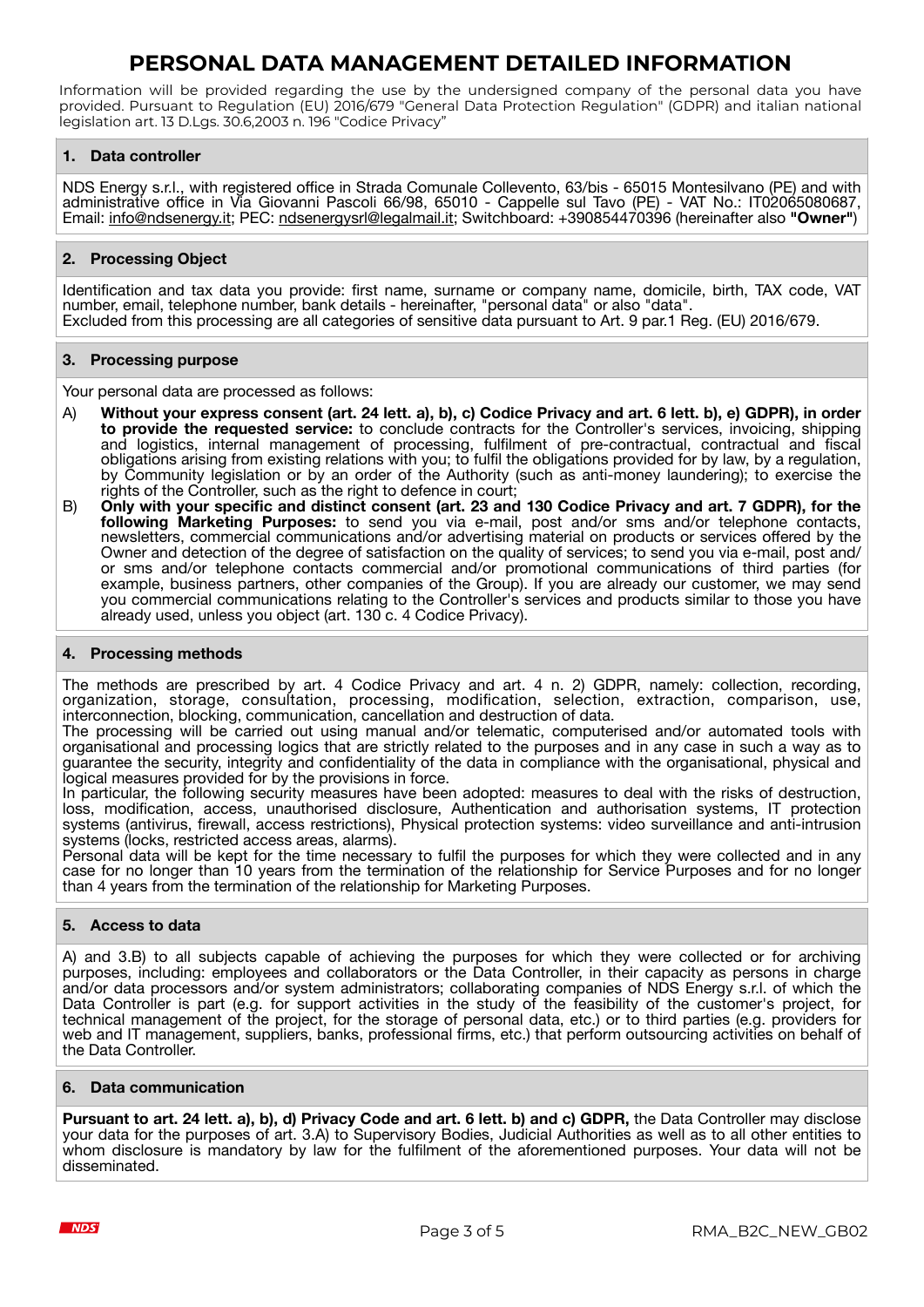### **7. Data transfer**

The management and storage of personal data, if it is digital data, shall take place on servers located within the European Union of the Data Controller and/or third party companies. It is understood that the Data Controller, if necessary, may move the location of the servers to Italy and/or the European Union and/or non-EU countries. In this case, the Data Controller assures as of now that the transfer of data outside the EU will take place in compliance with the applicable provisions of law by signing, if necessary, agreements that guarantee an adequate level of protection and/or adopting the standard contractual clauses provided by the European Commission.

### **8. Rights of the person concerned**

Your rights, as data subject, are expressed by art. 7 Codice Privacy and art. 15 GDPR and precisely:

- confirmation of the presence or not of personal data concerning you, and their communication in intelligible form;
- II. indication of: a) the origin of the personal data; b) the purposes and methods of processing; c) the logic applied in the event of processing carried out using electronic instruments; d) the identity of the data controller, data processors and representatives designated pursuant to art. 5, paragraph 2 of the Codice Privacy and art. 3, paragraph 1 of the GDPR; e) the subjects or categories of subjects to whom the personal data may be communicated or who may become aware of it in their capacity as designated representative in the territory of the State, data processors or persons in charge of processing;
- III. obtain: a) updating, rectification, integration of data; b) cancellation, transformation into anonymous form or blocking of data processed in violation of the law; c) certification that the operations referred to in letters III a) and III b) have been notified, also as regards their contents, to those to whom the data were communicated or disseminated, unless this requirement proves impossible or involves a manifestly disproportionate to the protected right;
- IV. oppose, in whole or in part: a) for legitimate reasons, the processing of personal data concerning you, even if pertinent to the purpose of collection; b) the processing of personal data concerning you for the purpose of sending advertising materials or direct selling or for carrying out market research or commercial communication, through the use of automated calling systems, by email and / or through traditional marketing methods by phone and / or mail. Please note that the data subject's right to object, as set out in point IV b) above, for the purposes of direct marketing using automated methods, extends to traditional methods and that, in any case, the data subject may exercise his/her right to object even partially. Therefore, the data subject may decide to receive only communications by traditional means or only automated communications or neither of the two types of communication.
- V. Where applicable, he/she also has the rights set out in Articles 16-21 GDPR (Right to rectification, right to be forgotten, right to restrict processing, right to data portability, right to object).

### **9. How to claim your rights**

You may exercise your rights at any time by sending a registered letter with return receipt to NDS Energy s.r.l. - Via Giovanni Pascoli di Terrarossa - 65010 Cappelle sul Tavo (PE) and an e-mail to [ndsenerergysrl@legalmail.it](mailto:ndsenerergysrl@legalmail.it)

### **10. Complaints**

Without prejudice to any other administrative or judicial remedy, if you consider that processing operations concerning you are in breach of this Regulation, you have the right to lodge a complaint with a supervisory authority (Data Protection Supervisor) of the Member State in which you normally reside or work or in which the alleged breach has occurred.

### **11. Amendments to this Policy**

This policy is subject to change without notice. We therefore recommend that you check this policy regularly and always refer to the most up-to-date version.

### **12. Purpose of providing data and consequences of refusal to answer**

The conferment of your data for the purposes of art. 3.A) is compulsory. You may refuse to provide your personal data, but failure to provide them, or providing them in part or inexactly, may make it impossible for us to carry out the requested activity.

The provision of data for the purposes of art. 3.B) is optional. You may therefore decide not to provide any data or to subsequently deny the possibility of processing data already provided: in this case, you will not be able to receive newsletters, commercial communications and advertising material relating to the Services offered by the Owner. In any case, he/she will continue to be entitled to the Services as per art. 3.A).

If the person giving the data is under 16 years of age, such processing is lawful only if and to the extent that such consent is given or authorised by the holder of parental responsibility for whom the identification data and copies of identification documents are acquired.